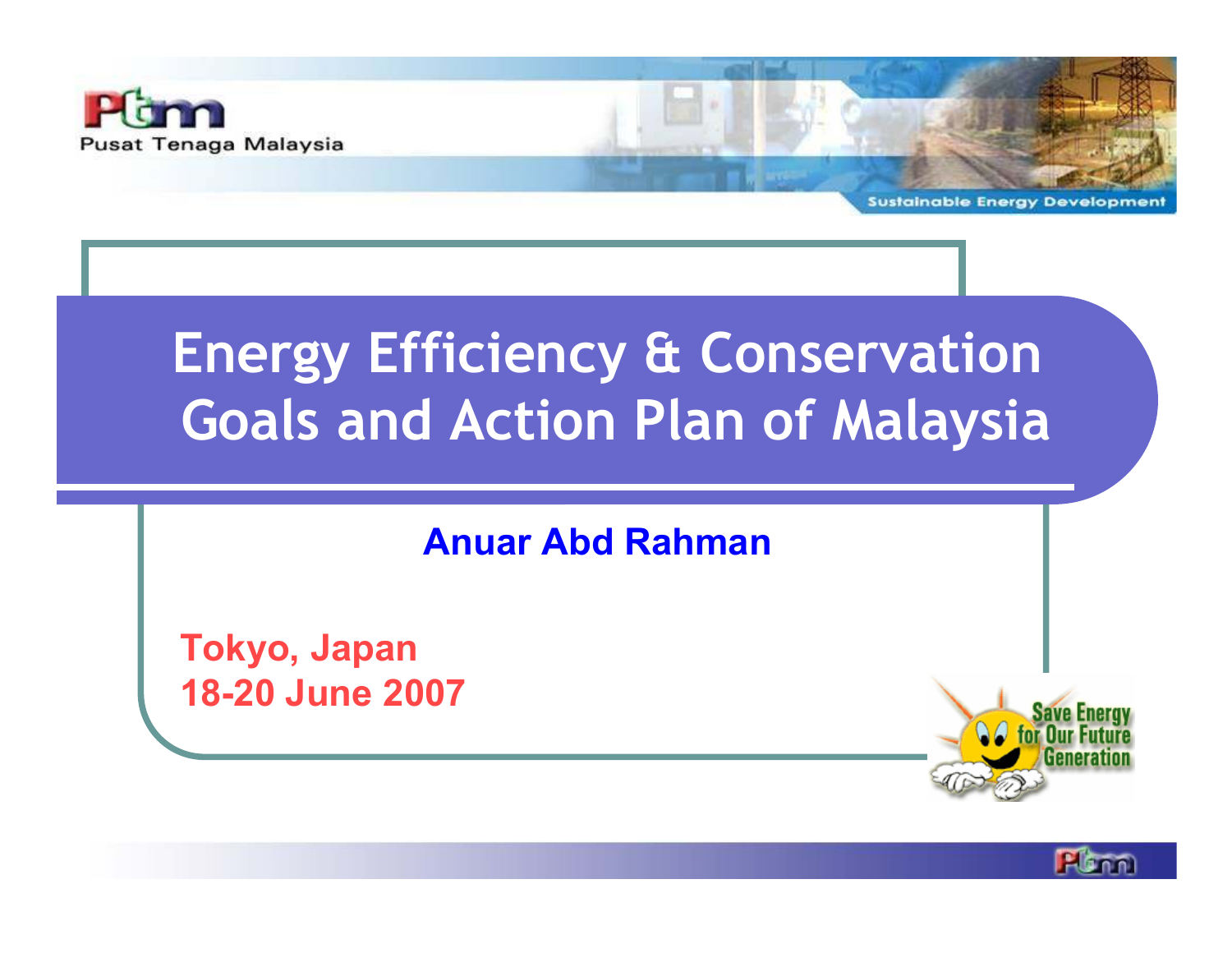### Malaysia Final Energy Demand





Source: Ninth Malaysia Plan, 2006-2010, The Economic Planning Unit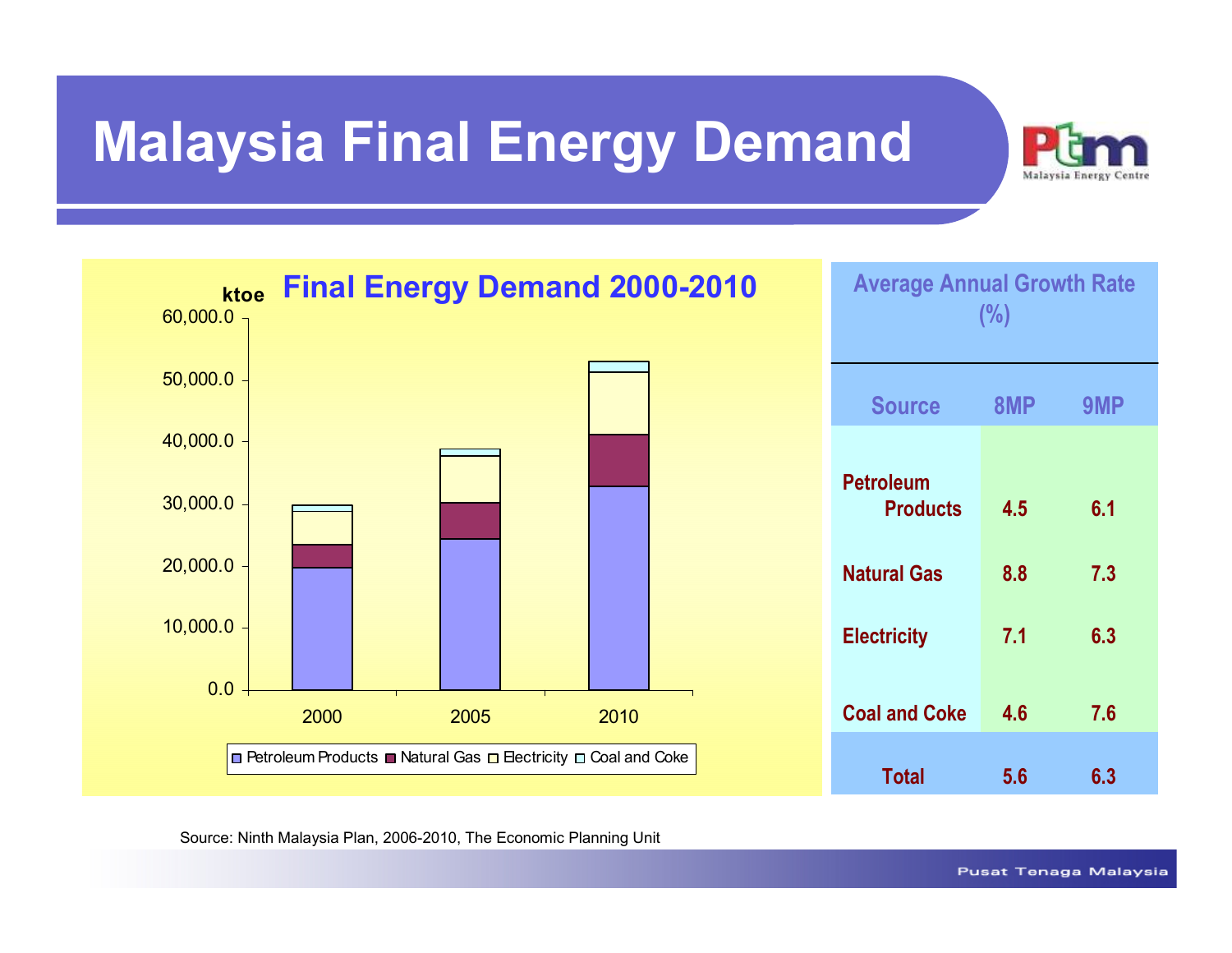### Malaysia Energy Demand





Source: National Energy Balance 2005, Ministry of Energy, Water and Communciations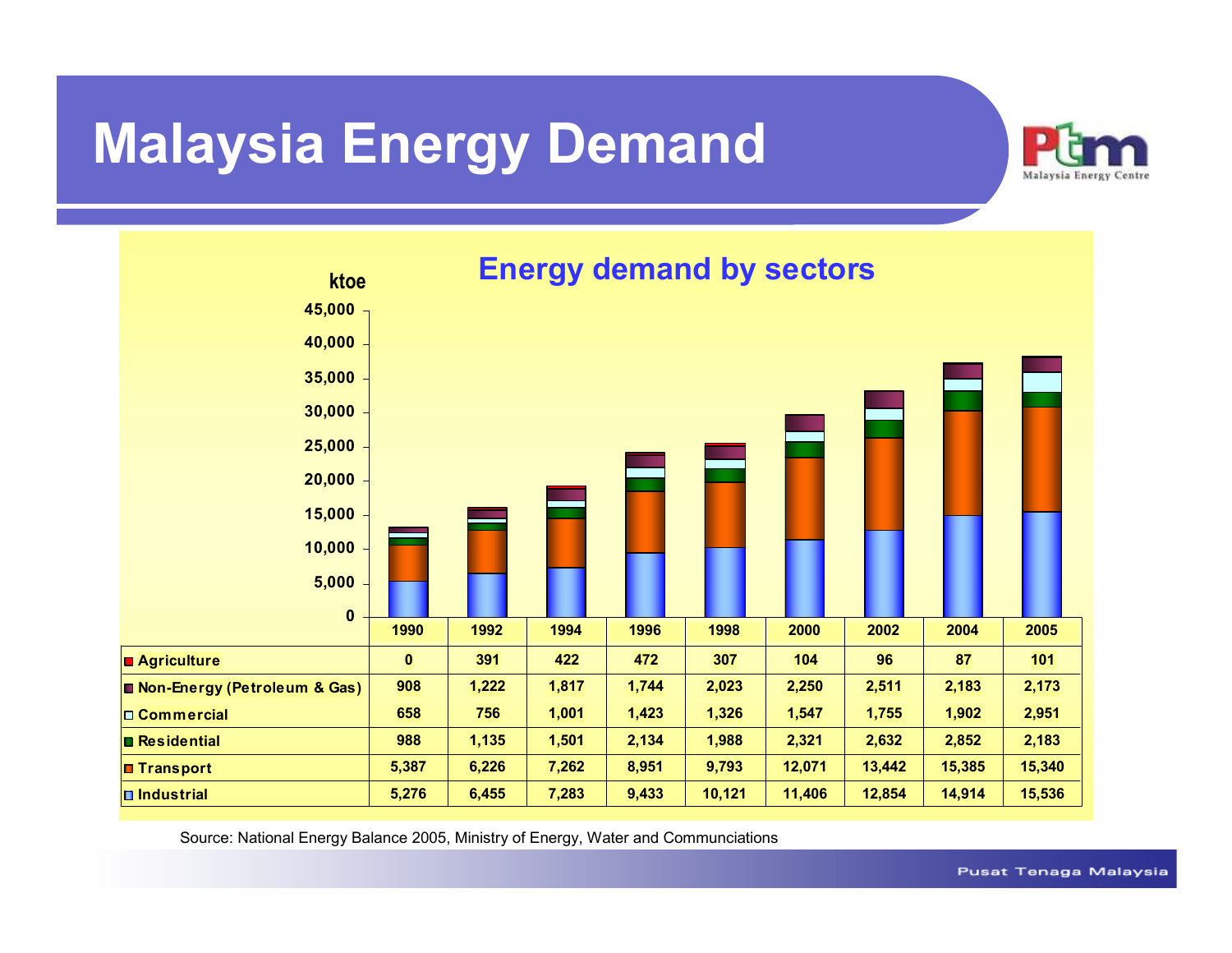### Malaysia's Energy Policies



#### 1. Petroleum Development Act (1974)

Entrusts PETRONAS with the exclusive rights of ownership, exploration and production of oil & gas resources

#### 2. National Petroleum Policy (1975)

Regulates the oil and gas industry

#### 3. General Energy Policy (1979)

- a) Supply Objective
- b) Utilization Objective
- c) Environmental Objective

### 4. Four-fuel Diversification Policy (1981)

To ensure reliability and security of fuel supply and to reduce the dependence on oil in energy consumption esp. in the power sector

- $\Box$  Eighth Malaysia Plan (2001-2005)
- $\Box$  Four-fuel diversification policy is expanded toinclude <u>renewable energy</u><br>as fifth fuel to supplement as fifth fuel to supplement<br>energy supply from energy supply from conventional energy resources.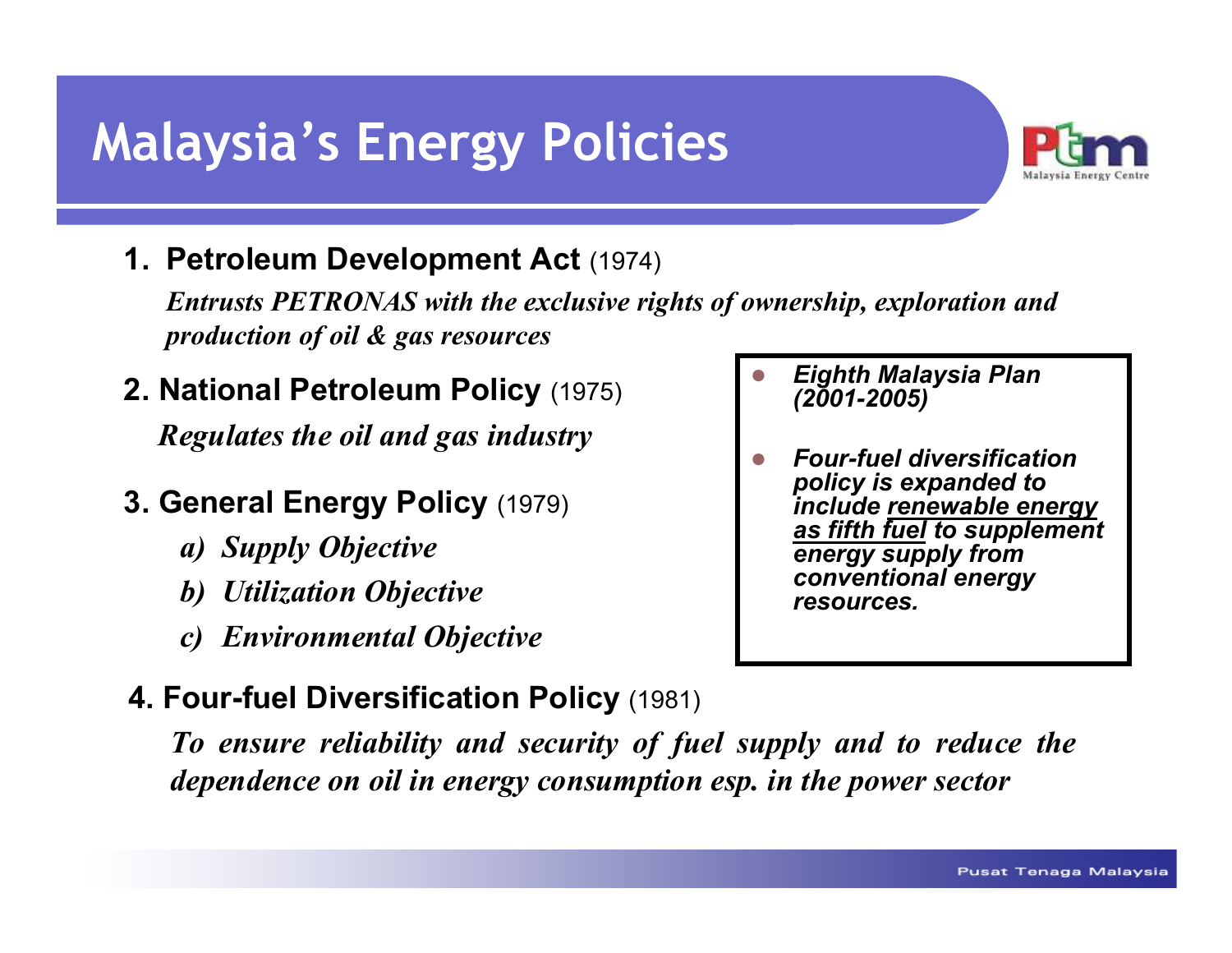### EE&C - <sup>9</sup>th MP



- 1) Focus on EE initiatives in industrial and commercial sectors
- EE measures & improvements in plants,  $\Box$ equipment & processes
- $\Box$ Encourage the use of High Efficient Motors
- $\Box$ Use more EE lightings & air-conditioning systems
- $\Box$  Efficient Management of Electrical Energy Regulation
- $\Box$ Amendment of UBBL to include MS:1525
- $\Box$ Labelling of electrical appliances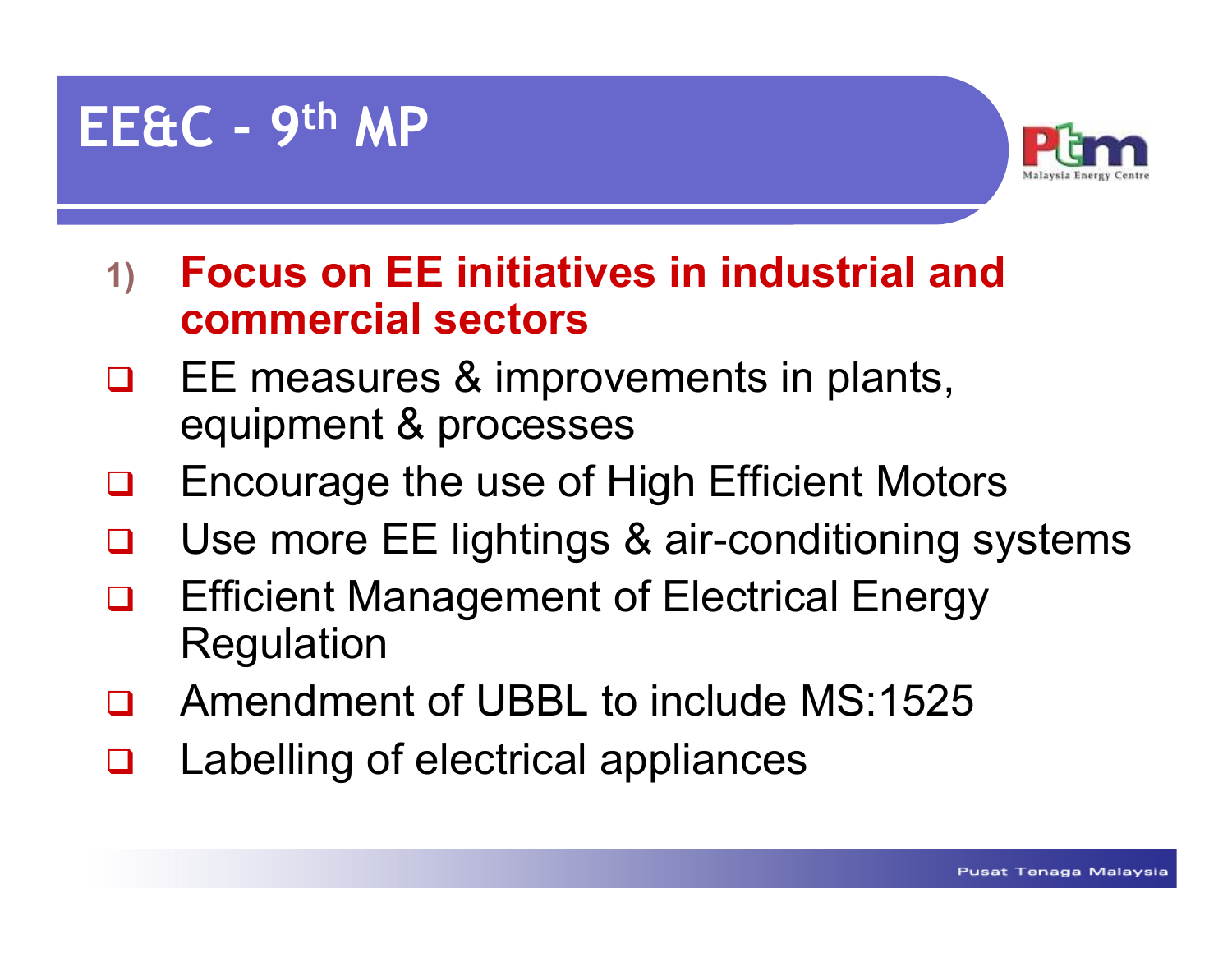## EE&C - <sup>9</sup>th MP (cont'd)



- 2) Awareness on EE to be initiated
	- <mark>□ EE&RE courses in higher learning institutions</mark>
	- □ Special courses for professionals and ESCOs in energyrelated fields
- 3) Promote greater EE in government buildings $\textcolor{red}{\blacksquare}$  Energy audits to further improve EE
- 4) Further improvement of financial and fiscal incentives



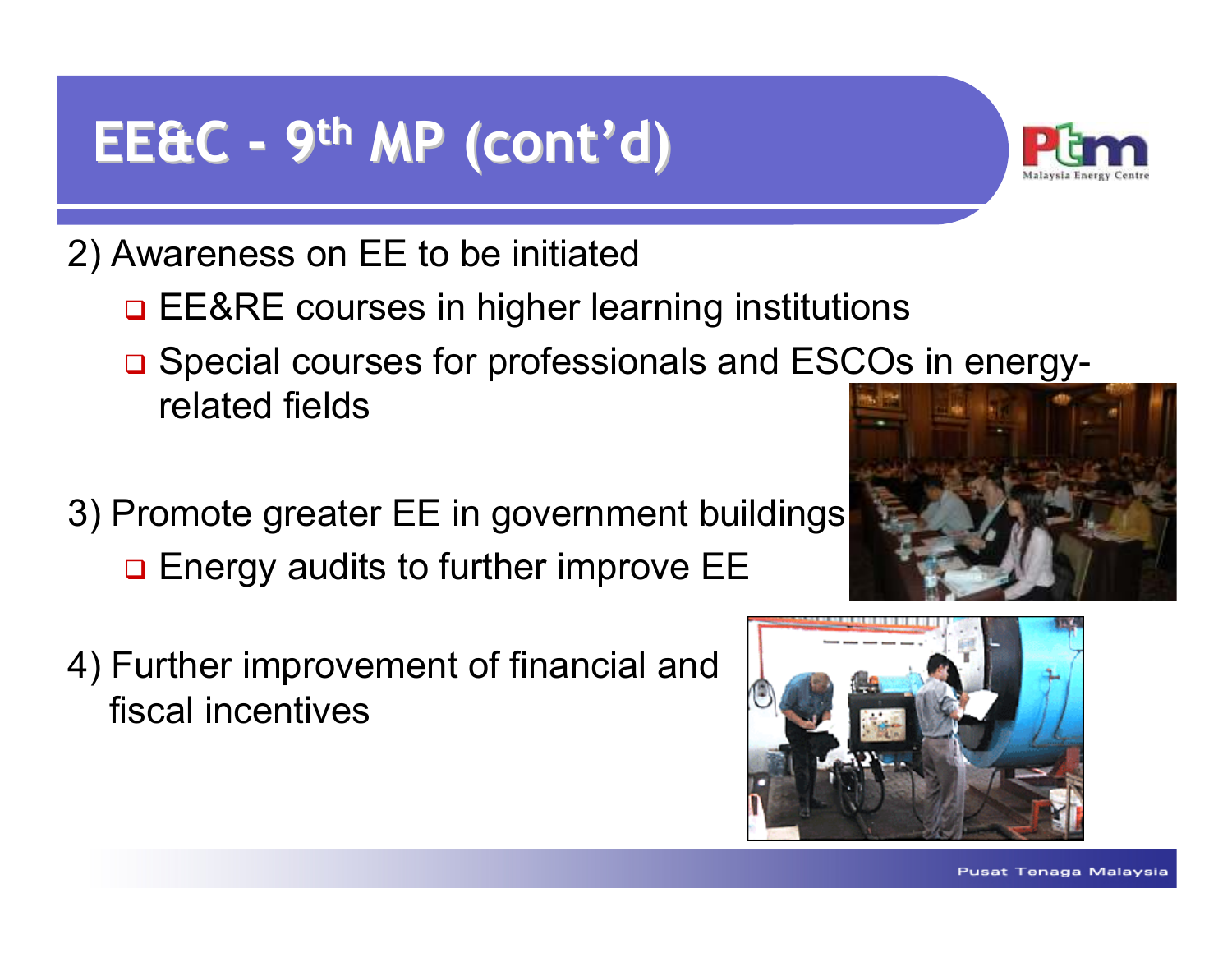#### Pusat Tenaga Malaysia

### EE&C – <sup>9</sup>th MP Target

- $\blacksquare$ Expected 700 MW capacity reduction of electricity generation
- $\bigcirc$ To reduce energy elasticity from 1.24  $(8<sup>th</sup> MP)$  to 1.05  $(9<sup>th</sup> MP)$
- On-going activities:
	- $\bullet$ Energy Audits in Industries
	- $\bullet$ Energy Audits in Govt & Commercial Buildings
	- $\bullet$  EE Campaign for industrial Sectors (HEM, boilers, chillers, CFL lighting)

#### Future activities

- $\bullet$ Buildings & Industrial EE Award
- $\bullet$ EE Rating for Buildings
- $\bullet$ Encourage Combined Heat & Power

Source: National Energy Efficiency Programmes (ST)





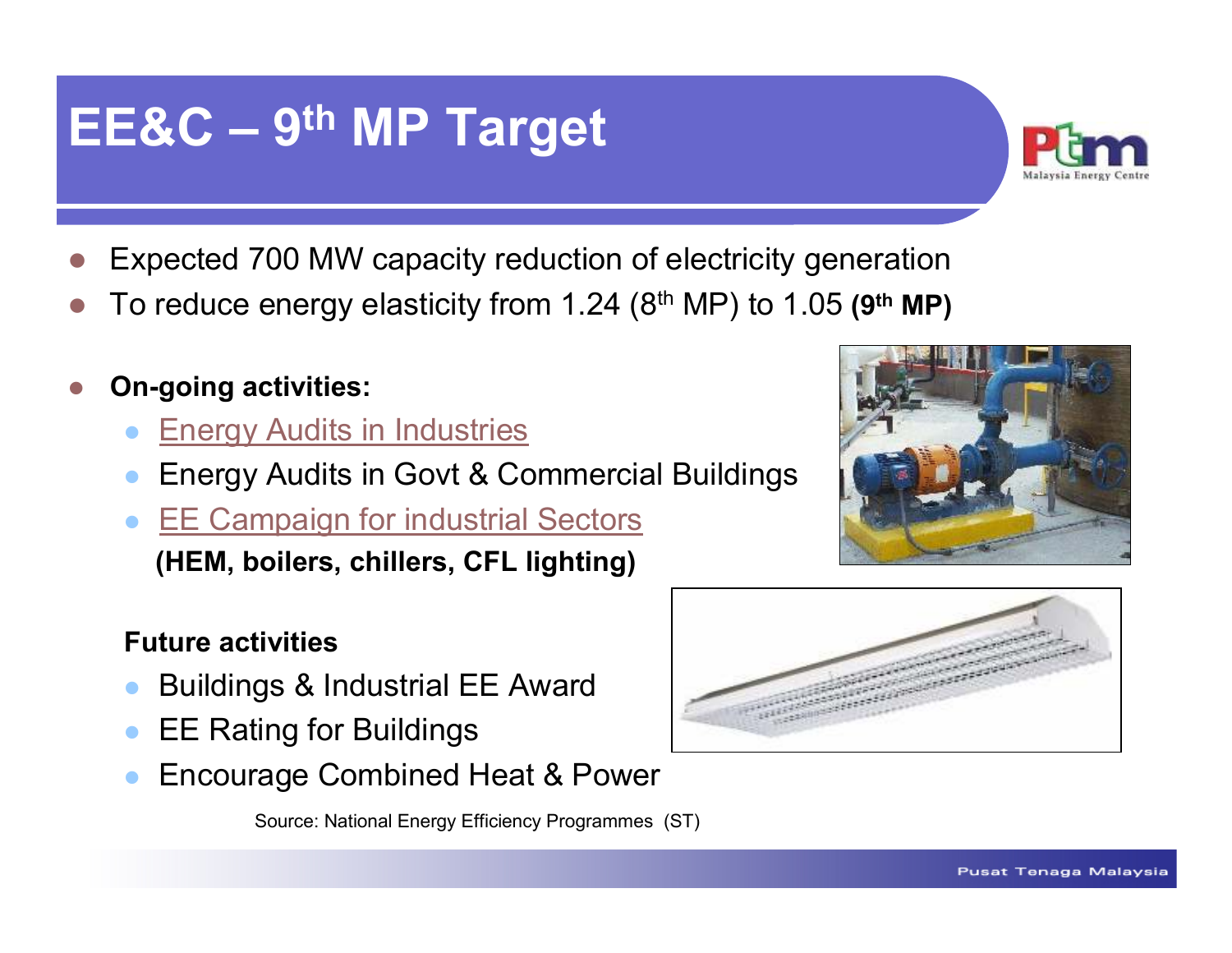### EE&C INITIATIVES



#### $\checkmark$ Preparation of Legislative Framework

- Final Draft of Efficient Management of Electrical Energy **Regulations**
- **Inclusion of EE elements in Uniform Building By-Laws The Co** (UBBL)- MS 1525
- $\overline{\phantom{a}}$ Guidelines for EE Electrical Equipments drafted

#### $\checkmark$ Fiscal Incentives (2001-2010)

 $\mathcal{L}_{\mathcal{A}}$  Pioneer Status, Investment Tax Allowance, Import Duty & Sales Tax Exemption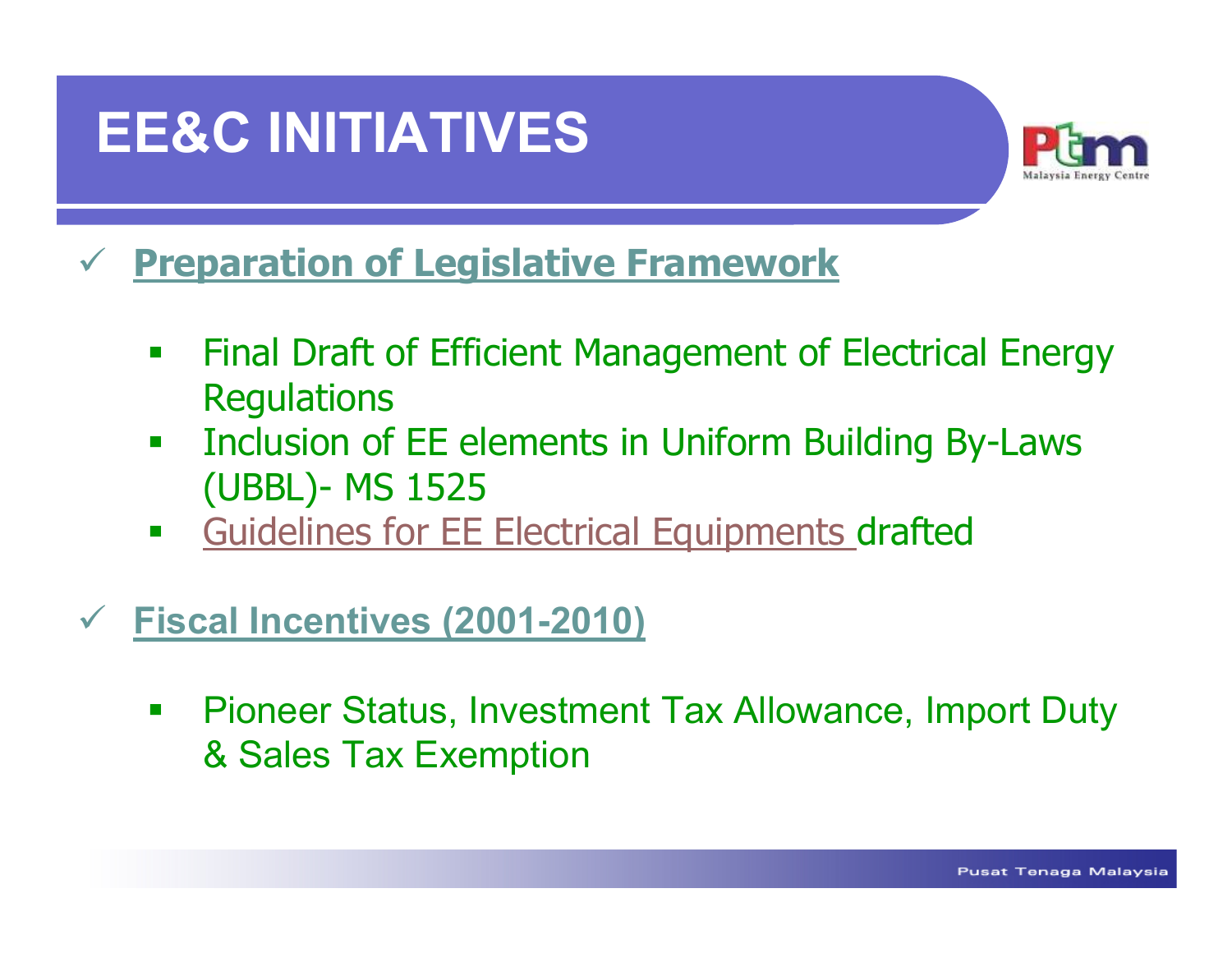## EE&C in BUILDING SECTOR



- $\bullet$  Efficient building demonstration
	- Ministry of Energy Water and Communication
	- Pusat Tenaga Malaysia
	- Energy Commission
- Government green procurement
- $\bullet$ Formation of Malaysia Green Building Council





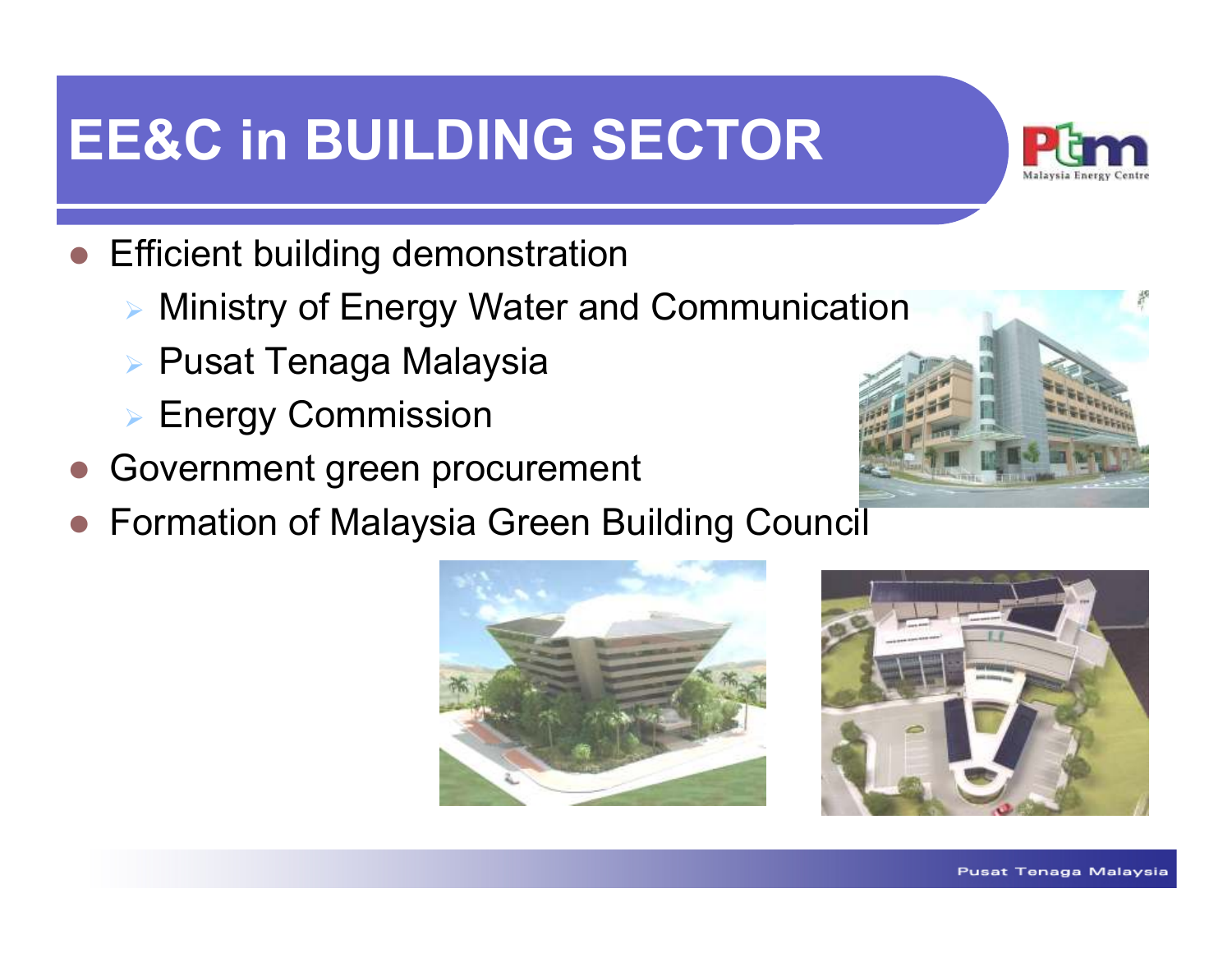## EE&C in BUILDING SECTOR



- $\bullet$  Energy Audit in Government Buildings (EAGB)
	- $\bullet$  Identified another 10 highest consumers in government buildings (hospitals, offices etc)
	- $\bullet$ Development of Energy Management guidelines
	- **Trainings on Energy Management to government facility** operators/managers

![](_page_9_Picture_6.jpeg)

![](_page_9_Picture_7.jpeg)

![](_page_9_Picture_8.jpeg)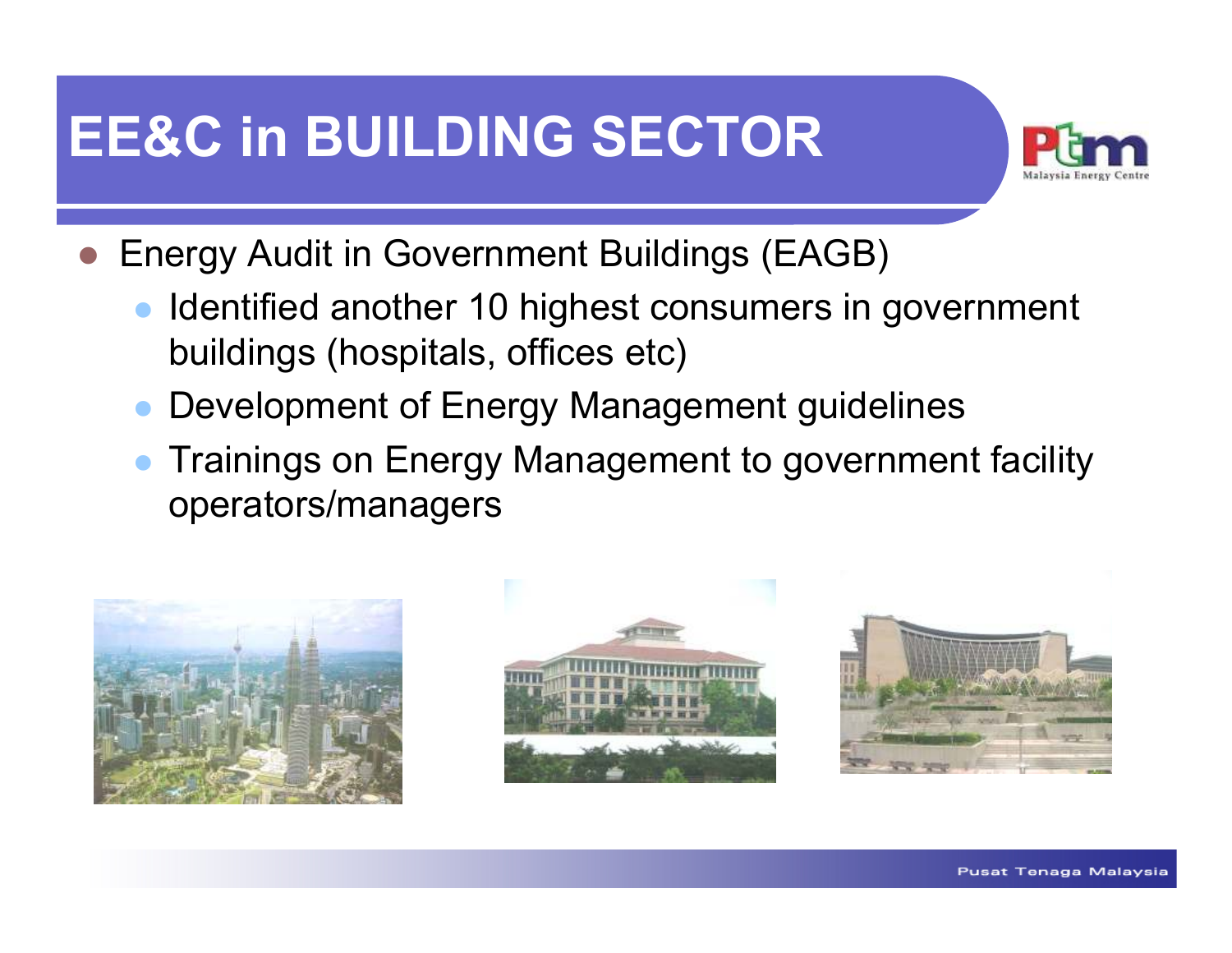# Thank You

![](_page_10_Picture_1.jpeg)

![](_page_10_Picture_2.jpeg)

Pusat Tenaga MalaysiaLevel 8, SAPURA@MINESNo. 7, Jalan TasikThe Mines Resort City43300 Seri KembanganSelangorWebsite: www.ptm.org.my

E-mail: info@ptm.org.my

![](_page_10_Picture_5.jpeg)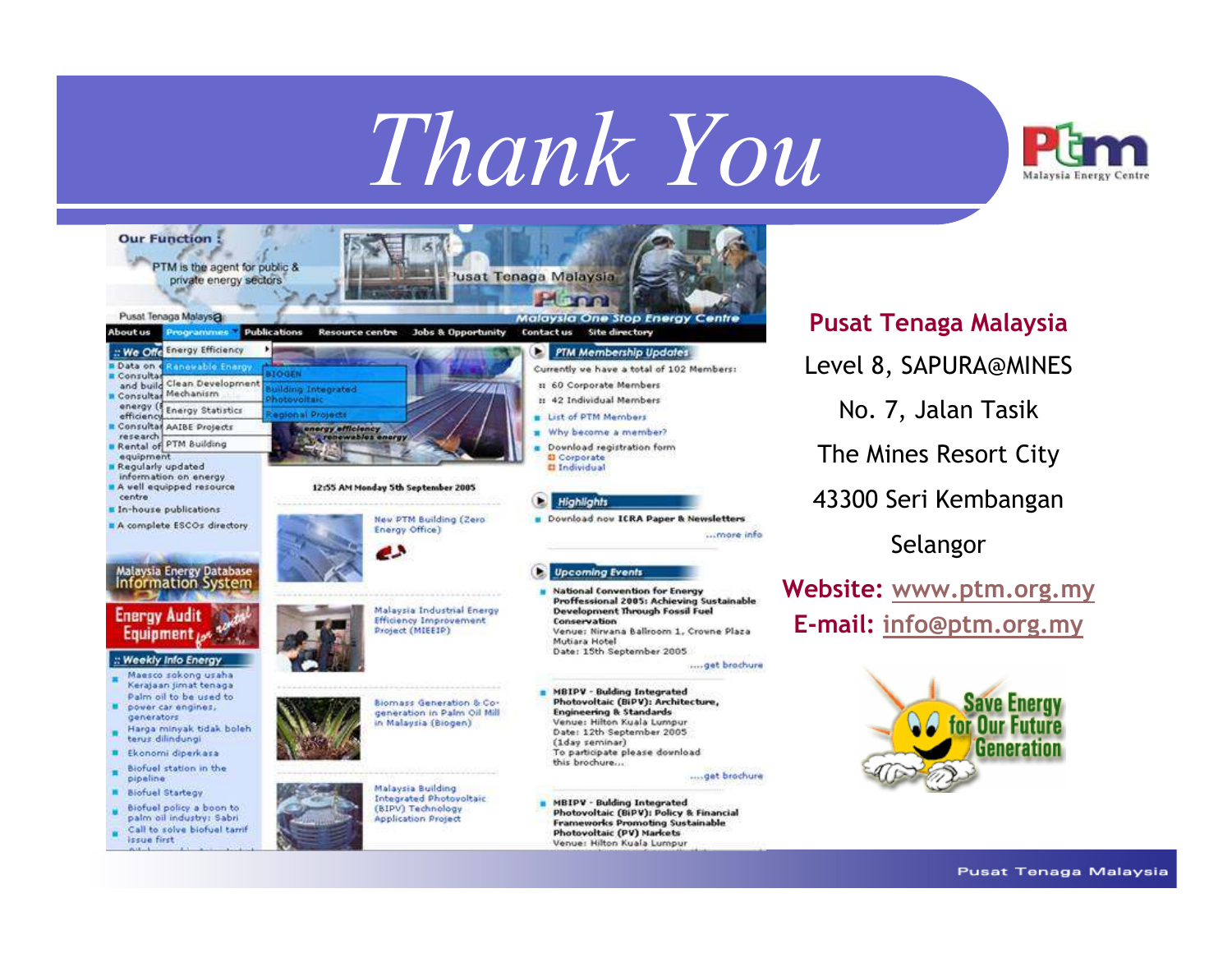## EE&C IN INDUSTRIAL SECTOR

![](_page_11_Picture_1.jpeg)

#### Malaysia Industrial Energy Efficiency Improvement Project (MIEEIP)

- A 4-Year Programme costing RM79 mil; funded by GOM/UNDP/Private Sector to enhance EE in industries;
- $\bigcirc$  E-Benchmarking, energy audits, demonstration and promotion in:
	- $\bullet$  8 Intensive industries (Cement, Ceramics, Food, Glass, Iron & Steel, Pulp & Paper, Rubber, Wood);
	- $\bullet$ Additional 3 industries (oleo-chemical, plastic & textile)
- $\blacksquare$  ESCO development, EE equipment manufacturers assistant, Motor rating programme, Boiler best practice program

![](_page_11_Picture_8.jpeg)

![](_page_11_Picture_9.jpeg)

![](_page_11_Picture_10.jpeg)

![](_page_11_Picture_11.jpeg)

![](_page_11_Picture_12.jpeg)

Heater furnace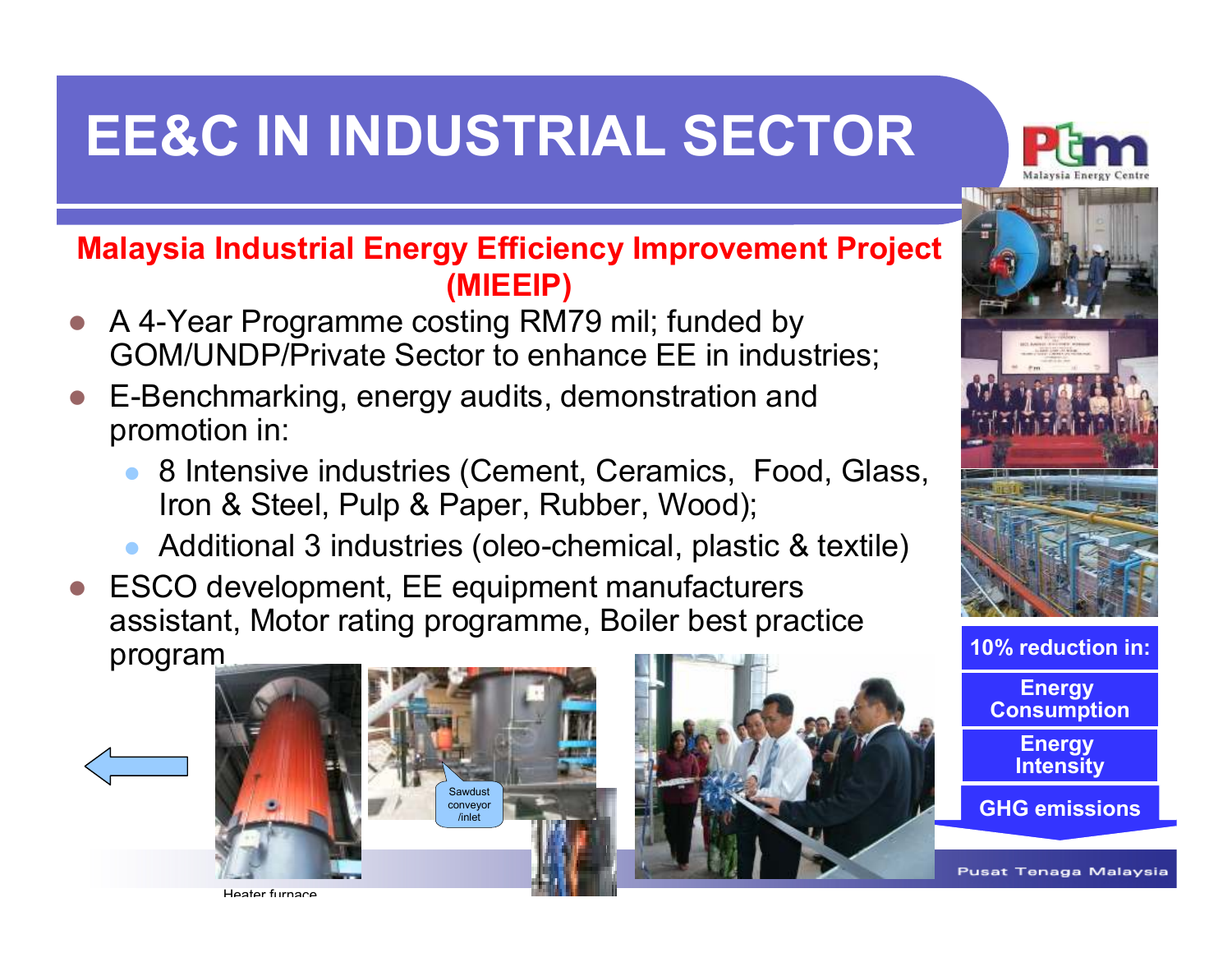### EE&C INITIATIVES

- Rating
	- $\bullet$ Electrical Motor
- $\begin{array}{c} \bullet \\ \bullet \end{array}$  Labelling
	- $\bullet$ Energy rating of refrigerators
	- Home Air Conditioning
- $\blacksquare$  Improvement of Equipment **Manufacturing** 
	- $\bullet$ Pumps
	- Fan and blowers
	- **Industrial motors**
- **Campaign** 
	- $\bullet$ High Efficiency Motor (HEM)
	- $\bullet$ Operational Best Practices
	- $\bullet$ Awareness

![](_page_12_Picture_14.jpeg)

![](_page_12_Picture_15.jpeg)

![](_page_12_Picture_16.jpeg)

**FAN & BLOWER IDAG PRACTICE WORKSHOP** 

![](_page_12_Picture_17.jpeg)

![](_page_12_Picture_18.jpeg)

Malaysia Energy